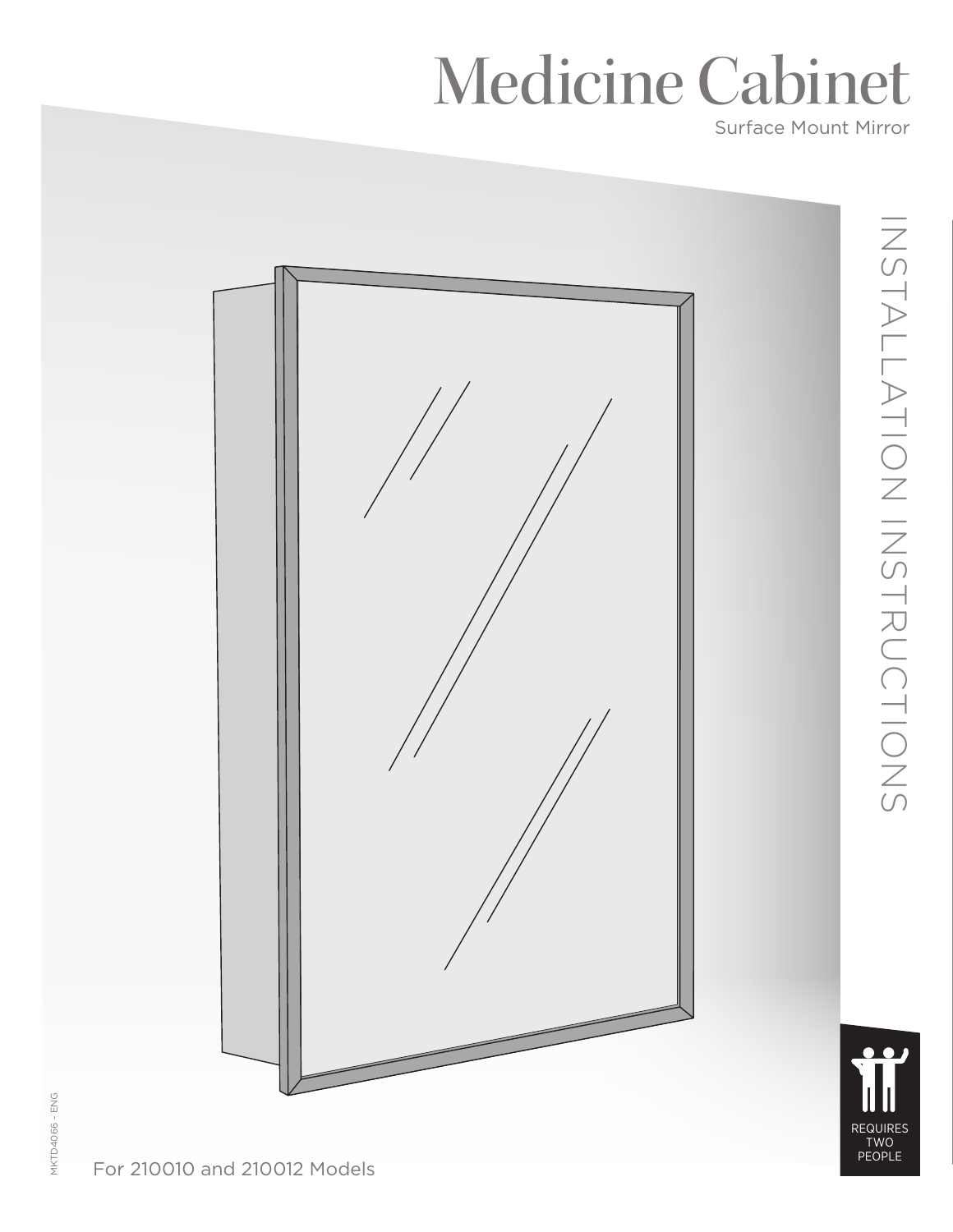## **PLEASE READ CAREFULLY IMPORTANT!**

- Read all instructions carefully.
- Protect your eyes by wearing safety goggles.
- Keep the installation area free of clutter.
- Follow each step completely before starting the next step.

VERIFY THAT ALL PARTS ARE INCLUDED IN THE PACKAGING. IF ANY PARTS ARE MISSING, DO NOT RETURN THIS PRODUCT TO THE STORE.

FOR PARTS ASSISTANCE, PLEASE CALL 1-800-493-5263 BETWEEN 8:30 AM AND 4:30 PM EST, MONDAY TO FRIDAY. SUPPORT IS PROVIDED IN ENGLISH, FRENCH AND SPANISH.

#### **PACKAGE CONTENTS**





**WARNING:** Drilling, sawing, sanding or machining wood products can expose you to wood dust, a substance known to<br>the State of California to cause cancer. Avoid inhaling wood dust or use a dust mask or other safeguards fo protection. For more information go to www.P65Warnings.ca.gov/wood.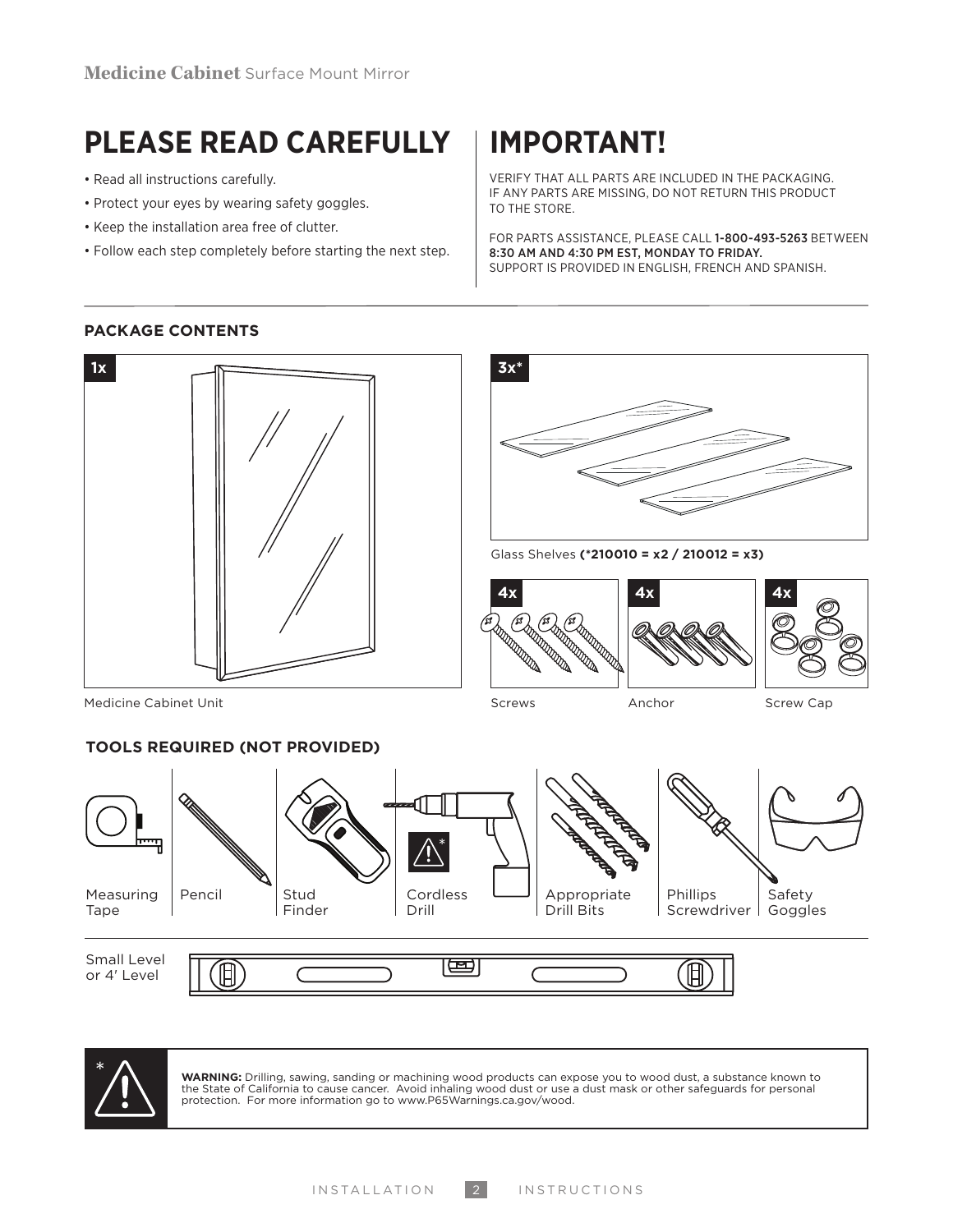### **MOUNTING OPTIONS**



**STUD WALL:** Secure to wall with #12 x 3 inch screws with a washer at stud locations.



**DRY WALL:** Drill holes and secure to the wall with toggle bolts and a washer.



#### **CONCRETE WALL:**

Drill 1/4 inch holes, insert #12 wall anchors and secure to wall with #12 x 3 inch screws.



**1** Mark cabinet placement





**3** Determin MOUNTING OPTIONS shown above





**2** Drill 1/8 inch diameter holes<br>through back panel of cabine  $\frac{2}{5}$  Drill 1/8 inch diameter holes<br>through back panel of cabinet